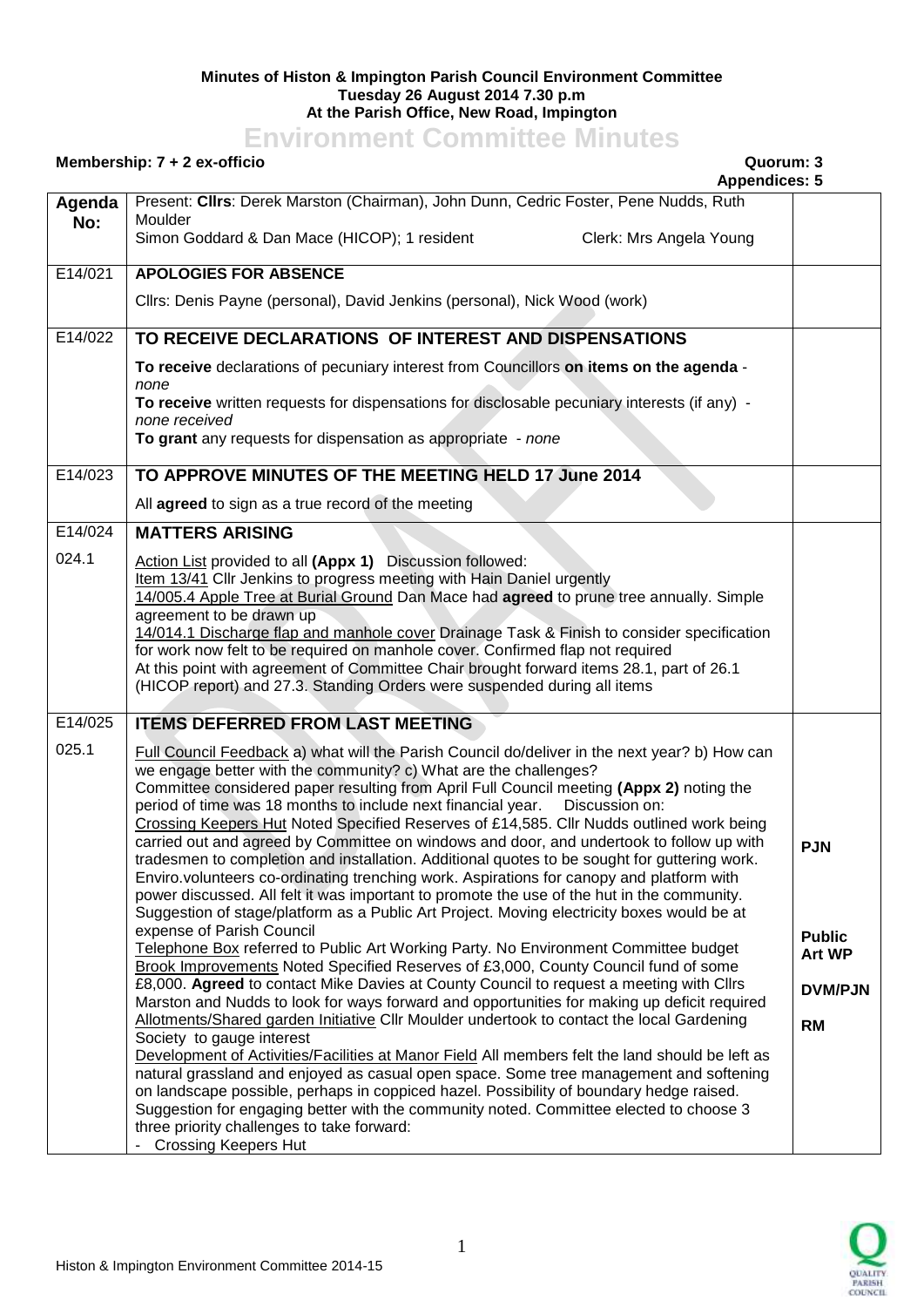|                | <b>Brook Improvements</b>                                                                                                                                                                                                                                                                                                                                                                                                                                               |                          |
|----------------|-------------------------------------------------------------------------------------------------------------------------------------------------------------------------------------------------------------------------------------------------------------------------------------------------------------------------------------------------------------------------------------------------------------------------------------------------------------------------|--------------------------|
| E14/026        | Sustainability Event follow ups<br>TO CONSIDER ENVIRONMENT MEETINGS AND REPORTS                                                                                                                                                                                                                                                                                                                                                                                         |                          |
| 026.1          |                                                                                                                                                                                                                                                                                                                                                                                                                                                                         |                          |
|                | Clerks Report (Appx 3) Accepted, further discussion on:<br>Christmas Lights Noted works to deliver Christmas lights for 2014 as previously agreed<br>delegated to Clerk to progress. Noted lack of power at Crossing Keepers Hut curtailed<br>improvements that end of villages                                                                                                                                                                                         |                          |
|                | Street Furniture Review to be carried out. Noted residents request for consideration of seat<br>between St Audrey's Close and School Hill, litter bin at car park                                                                                                                                                                                                                                                                                                       |                          |
|                | HICOP update received in Clerk's Report. Dan Mace and Simon Goddard further updated<br>Committee:                                                                                                                                                                                                                                                                                                                                                                       |                          |
|                | Informal paths mowed every 2 weeks, to remain as mowed rather than hard paths<br>$\blacksquare$<br>Hedge is establishing<br>$\overline{\phantom{a}}$<br>Some fruit this year<br>$\qquad \qquad \blacksquare$                                                                                                                                                                                                                                                            |                          |
|                | Last tranche of trees to be planted February 2015, to form a small close group as seen in<br>$\blacksquare$<br>early 20 <sup>th</sup> Century                                                                                                                                                                                                                                                                                                                           |                          |
|                | Picnic tables regularly used, facilities all respected by users<br>$\overline{\phantom{a}}$<br>Mowing self-sufficient this year. Dan Mace continued to liaise with Buchans on that.<br>$\blacksquare$                                                                                                                                                                                                                                                                   |                          |
|                | Parish Council to advise HICOP of grass contract timings for rest of field 2015-16<br>Copy of recent wildlife survey by the Cambridge Natural History Society to be provided to<br>$\blacksquare$<br>Parish Council when available. 30 August Maintenance Day and picnic planned. HICOP<br>showed an interest in proposed Sustainability Committee Working Party and membership.<br><b>Standing Orders re-instated</b>                                                  |                          |
| 026.2          | Tree Wardens Report (Appx 3) Accepted. Agreed to write to Andrew Gimmer on his<br>retirement from SCDC as assistant Tree Officer. Noted quote for work on Ash at Burial Ground<br>received. Tree Warden and Clerk delegated to progress as necessary. Recommendations<br>considered:                                                                                                                                                                                    | <b>PJN</b>               |
|                | Replacement trees for those felled in the community. Agreed to officially advise Ian Lorman<br>(SCDC Trees and Landscape Officer) that if residents are prepared to replant when they have<br>to take protected trees out on their property they can do so on Parish Council land but this<br>would be within Parish Council specification and agreement. Noted the maintenance<br>commitment involved                                                                  |                          |
|                | Agreed to draw up a Tree Planting Scheme for Manor Field to include opportunity for third<br>party planting (as above)                                                                                                                                                                                                                                                                                                                                                  |                          |
|                | Agreed to purchase 1 hornbeam, 4 oak to replace those which had died, cost estimated £250<br>Deferred decision on whether to grind out stumps at Burial Ground pending quotes to be                                                                                                                                                                                                                                                                                     |                          |
| 026.3          | sought on clearing the boundary<br>Allotment Officers Report (Appx 3) Accepted                                                                                                                                                                                                                                                                                                                                                                                          |                          |
| 026.4<br>026.5 | <b>Public Art Working Party No update</b>                                                                                                                                                                                                                                                                                                                                                                                                                               |                          |
|                | Drainage Task & Finish Update Cllr Dunn reported on open meeting held 21 August following<br>recent flooding incidents in Histon & Impington. Anglian Water and County Council<br>representatives had attended. Task & Finish Group to meet early September to draw together<br>information received. County Council had cleared drains as temporary measure, also emptied                                                                                              |                          |
|                | sewage pipes                                                                                                                                                                                                                                                                                                                                                                                                                                                            |                          |
| E14/027        | TO RECEIVE/APPROVE                                                                                                                                                                                                                                                                                                                                                                                                                                                      |                          |
| 027.1          | Budget Report to date (Appx 4) Accepted. Noted no areas of concern. Burial Ground income<br>not as high as expected                                                                                                                                                                                                                                                                                                                                                     |                          |
| 027.2          | Agreed to disband Christmas Lights Working Party                                                                                                                                                                                                                                                                                                                                                                                                                        |                          |
| 027.3          | Agreed to form Sustainability Community Working Party (related to Environment Committee<br>but not linked solely to membership of) – Terms of Reference to be drawn up for acceptance                                                                                                                                                                                                                                                                                   | <b>October</b><br>agenda |
|                | at October Full Council. Clirs Moulder and Marston to draft Term of Reference to be circulated<br>to all for agreement. Suggestion of 2 or 3 clearly identified priority projects, capitalising on<br>work by HICCA e.g. energy monitors still in community ownership and funded by Parish<br>Council. Noted relationship with Neighbourhood Plan work                                                                                                                  |                          |
| 027.4          | Homefield Park Railings (Appx 5) Report provided to all and accepted. Agreed to support the<br>launch of a small Working Party to take forward a project and deliver by Spring 2015. Budget<br>to be allocated up to £12,500, suggestion of funding from Specific Reserves fund of £46,614.<br>To be taken to Full Council for agreement September 2014, any changes to budget<br>requirement to be reported to Council as soon as apparent, for further agreement. All | <b>Sept</b><br>agenda    |
| 027.5          | members fully supported proposal to install estate style railings<br>Allotment Fee Review All agreed to increase Gatehouse Road fee to £10 per annum from                                                                                                                                                                                                                                                                                                               |                          |

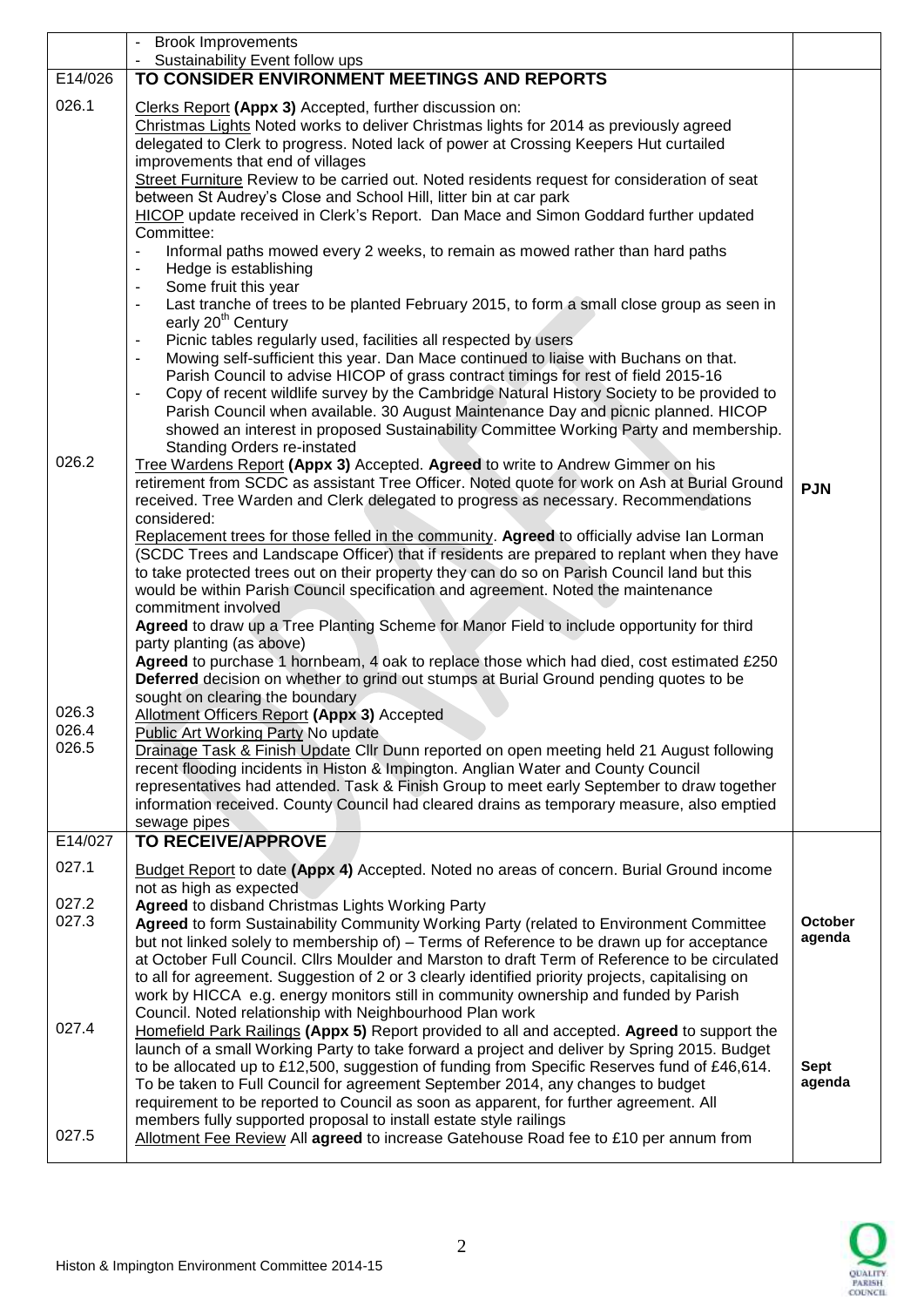| 027.6                   | September 2015. Glebe Way to remain at £10. Additionally agreed to attempt to introduce<br>charge for upkeep of paths and haulageways for 2015-16 season with immediate effect in<br>Spring 2015<br>Update of Active/Non Active Scheme Most covered under Item 025. Agreed to strike allotment                                                                                                                                                                                                                                                                                                                                                                                                                                                                                                                                                                                                                                                                                                                                                                                                                                                                                                                                                                                                                                                                                                                                                                                                                                                                                                                                                                                                      |            |
|-------------------------|-----------------------------------------------------------------------------------------------------------------------------------------------------------------------------------------------------------------------------------------------------------------------------------------------------------------------------------------------------------------------------------------------------------------------------------------------------------------------------------------------------------------------------------------------------------------------------------------------------------------------------------------------------------------------------------------------------------------------------------------------------------------------------------------------------------------------------------------------------------------------------------------------------------------------------------------------------------------------------------------------------------------------------------------------------------------------------------------------------------------------------------------------------------------------------------------------------------------------------------------------------------------------------------------------------------------------------------------------------------------------------------------------------------------------------------------------------------------------------------------------------------------------------------------------------------------------------------------------------------------------------------------------------------------------------------------------------|------------|
| 027.7                   | gate as not required unless part of a bigger improvement project<br>Quotes Clerks Report (Appx 3 applies). Duck Platform, 2 quotes reviewed. Agreed to accept<br>quote for £595 from Neville Rice. Insurance documents to be obtained prior to commencement<br>of work in September. Noted a low risk task<br>Circular Seat School Hill 2 quotes reviewed. Agreed to accept quote for £360 from Site and<br>Maintenance, seat to be removed to workshop. To request holly green or black paint.                                                                                                                                                                                                                                                                                                                                                                                                                                                                                                                                                                                                                                                                                                                                                                                                                                                                                                                                                                                                                                                                                                                                                                                                     |            |
|                         | Chairman formally asked for meeting extension of 15 minutes under Standing Order 1 x). All<br>agreed<br>New Circular Seat at The Green 3 quotes reviewed ranging from £1,334 - £4,833 plus<br>installation. Agreed to fund up to 1/3 of cost of seat, 2 families to share remainder of cost if<br>acceptable. Clerk delegated to progress, spend agreed up to £1,000, vired from other<br>Environment budgets or open space Specified Reserves of £17,888 if necessary<br>Pest Control 2 quotes reviewed. Following professional advice on any presence of water vole,<br>agreed Clerk delegated to proceed with best value quote<br>Half day Visit by Tree Warden to carry out works of Manor Field. 2 quotes received for £400<br>and £250. Cllr Nudds outlined pre-survey work required. Agreed to fund half day visit by Tates<br>at £50.p.h (£250) once TPO position clarified                                                                                                                                                                                                                                                                                                                                                                                                                                                                                                                                                                                                                                                                                                                                                                                                                 |            |
|                         | Purchase of Dog Signs up to £150. Agreed to spend up to £150. Cllr Nudds and Clerk to<br>choose design and order stock, stickers preferred. For use in known problem areas<br>Health & Safety Emergency Works to be ordered under Delegated Powers                                                                                                                                                                                                                                                                                                                                                                                                                                                                                                                                                                                                                                                                                                                                                                                                                                                                                                                                                                                                                                                                                                                                                                                                                                                                                                                                                                                                                                                  | <b>PJN</b> |
| E14/028                 | OTHER ITEMS AND CORRESPONDENCE                                                                                                                                                                                                                                                                                                                                                                                                                                                                                                                                                                                                                                                                                                                                                                                                                                                                                                                                                                                                                                                                                                                                                                                                                                                                                                                                                                                                                                                                                                                                                                                                                                                                      |            |
|                         | Item had been brought forward to start of meeting. Standing Orders suspended during<br>discussion                                                                                                                                                                                                                                                                                                                                                                                                                                                                                                                                                                                                                                                                                                                                                                                                                                                                                                                                                                                                                                                                                                                                                                                                                                                                                                                                                                                                                                                                                                                                                                                                   |            |
| 028.1<br>028.2<br>028.3 | Grass Cutting Contract Review resident Katherine Holiday attended and presented ideas for<br>biodiversity improvements in verge maintenance<br>98% of wildflower meadows destroyed since 1930's<br>Sustainable land available to recreate that loss in the form of verges<br>$\overline{\phantom{a}}$<br>Plantlife encourages Councils to sign up by reducing times and months for mowing, with<br>$\blacksquare$<br>wildflowers active from March to end of August. Cllr Nudds outlined Parish Council's<br>adopted Environmental Statement and confirmed this approach fitted the Parish Council's<br>objectives, but different areas of verge were responsibility of differing authorities, and the<br>Council had no control over visibility splay treatments.<br>Some areas in Histon & Impington had been allocated for enhancement, including corner<br>of Clay Close Lane (Burgoynes Road). It was noted that changes to mowing was not<br>cheaper in general. Cllr Moulder outlined her own interest in biodiversity. Discussion<br>followed on supplying signs identifying area; "Wildlife Hotels"; education and persuasion<br>that neat verge may be seen as "un-natural". Noted newly formed Sustainability Working<br>Party was the place for this discussion.<br>Suggestion of Working Party's involvement with next grass cutting contract review, a task<br>$\overline{\phantom{a}}$<br>delegated to Clerk and Chairman to carry out prior to next season. Grass contract with<br>Buchans in place until March 2016.<br>Circulating File available on request<br>Other Correspondence Noted dog bin relocated at Park Lane (footpath to Westwick) loose. To<br>be reported to SCDC |            |
| E14/029                 | Date of next meeting                                                                                                                                                                                                                                                                                                                                                                                                                                                                                                                                                                                                                                                                                                                                                                                                                                                                                                                                                                                                                                                                                                                                                                                                                                                                                                                                                                                                                                                                                                                                                                                                                                                                                |            |
|                         | Tuesday 4 November 2014                                                                                                                                                                                                                                                                                                                                                                                                                                                                                                                                                                                                                                                                                                                                                                                                                                                                                                                                                                                                                                                                                                                                                                                                                                                                                                                                                                                                                                                                                                                                                                                                                                                                             |            |
| E14/030                 | Items for next agenda/s, to include:                                                                                                                                                                                                                                                                                                                                                                                                                                                                                                                                                                                                                                                                                                                                                                                                                                                                                                                                                                                                                                                                                                                                                                                                                                                                                                                                                                                                                                                                                                                                                                                                                                                                |            |
|                         | <b>Review Terms of Reference</b><br>$\circ$<br>Review of Street Furniture, including bollards on Green, Replacement Community<br>$\circ$<br>Noticeboard at War Memorial site<br>Revenue opportunities; Advertising policy on The Green<br>$\circ$<br>Draft regulations for Open Space<br>$\circ$<br>Budget requirements 2015-16<br>$\circ$                                                                                                                                                                                                                                                                                                                                                                                                                                                                                                                                                                                                                                                                                                                                                                                                                                                                                                                                                                                                                                                                                                                                                                                                                                                                                                                                                          |            |